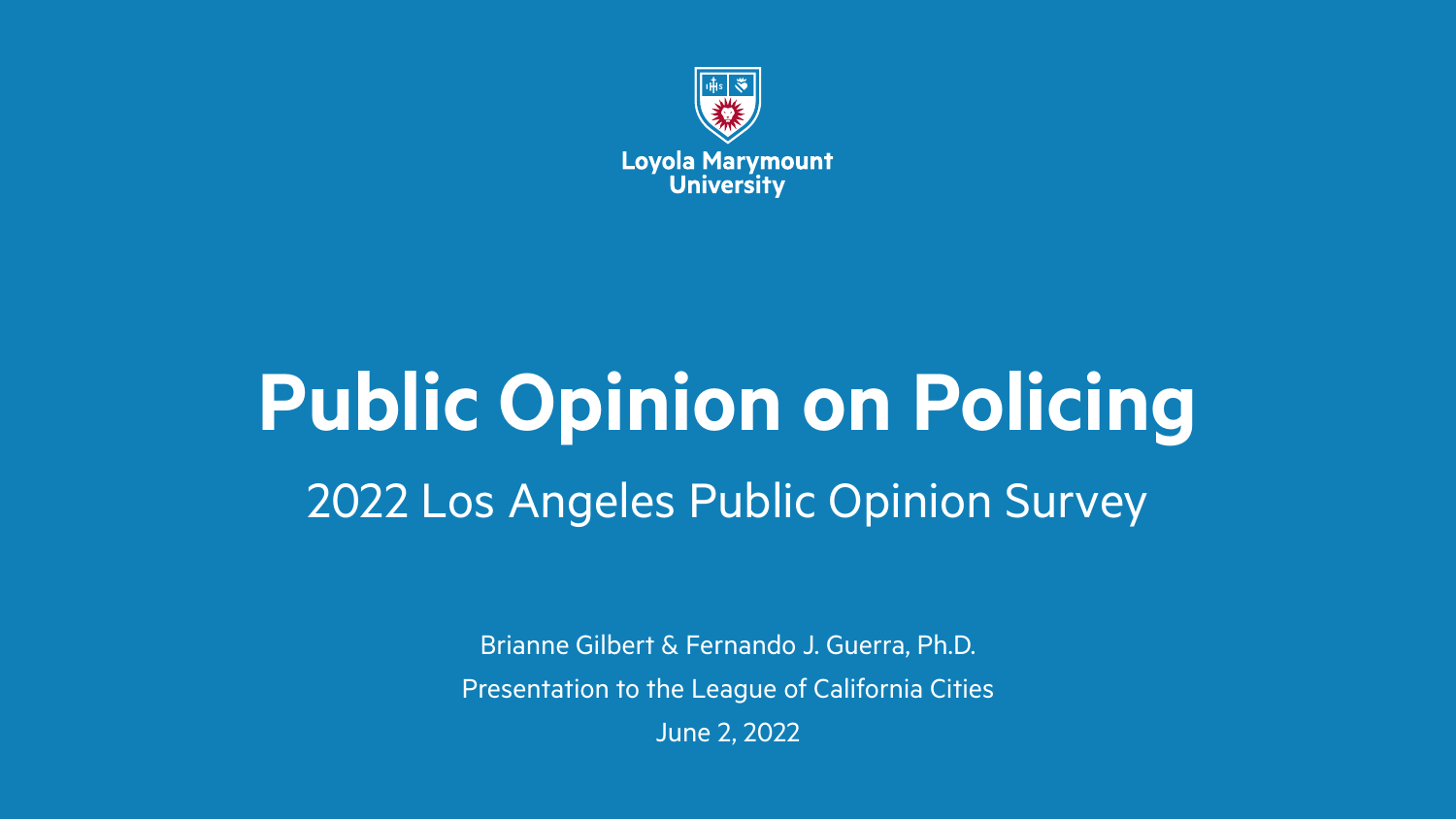**StudyLA's Los Angeles Public Opinion Survey is the largest general social survey of any metropolitan area in urban America.**

Since 2014, StudyLA has surveyed more than 20,000 residents, offering a unique perspective on quality-of-life perceptions, personal financial wellbeing, overall life satisfaction, and opinions on various civic issues facing Los Angeles residents.

**lmu.edu/studyLA**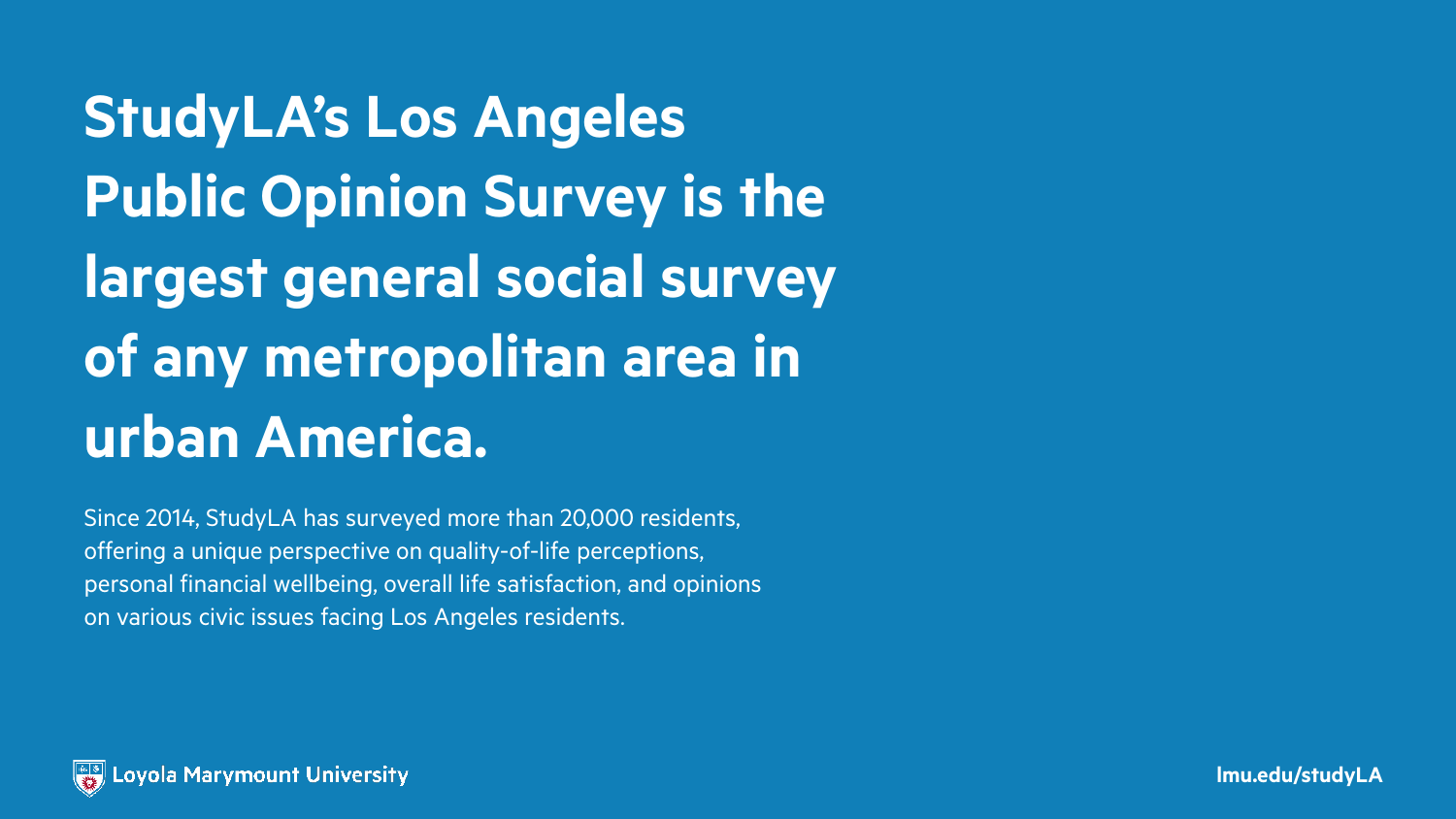

#### **This research is made possible by the generous support of our partners**

- California Community Foundation
- Bank of America
- Cordoba Corporation
- LMU Bellarmine College of Liberal Arts
- ICO Group
- Ramirez and Co.
- Los Angeles World Airports
- City of Los Angeles City Administrative Officer
- City of Los Angeles Department of Tourism
- Los Angeles Department of Water and Power
- AltaMed
- Mesa Pacific LLC
- De Aztlan Group
- LA County Supervisorial District 2
- LA County Supervisorial District 4
- LA County Supervisorial District 5
- American Airlines

**lmu.edu/studyLA**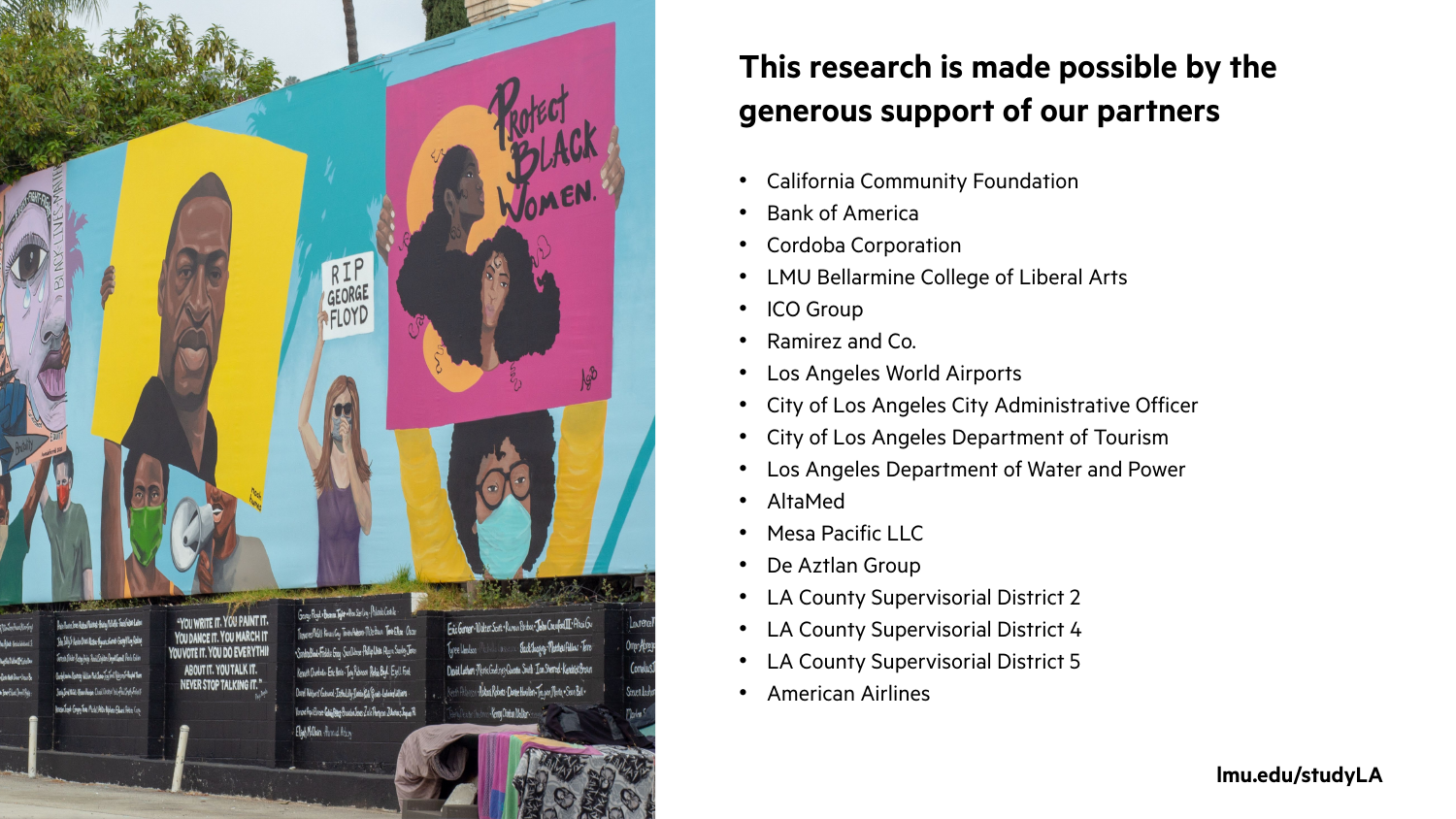## **2022 Los Angeles Public Opinion Survey**

- StudyLA's ninth annual general social survey of Los Angeles County residents
- 2,002 respondents 1,000 in the city of Los Angeles and 1,002 in the rest of the county
- Conducted from January 4 to February 10
- Administered over the phone, online, and face-to-face
- Available in English, Spanish, Mandarin, and Korean
- Margin of error for the entire sample is  $\pm$ 3.0%

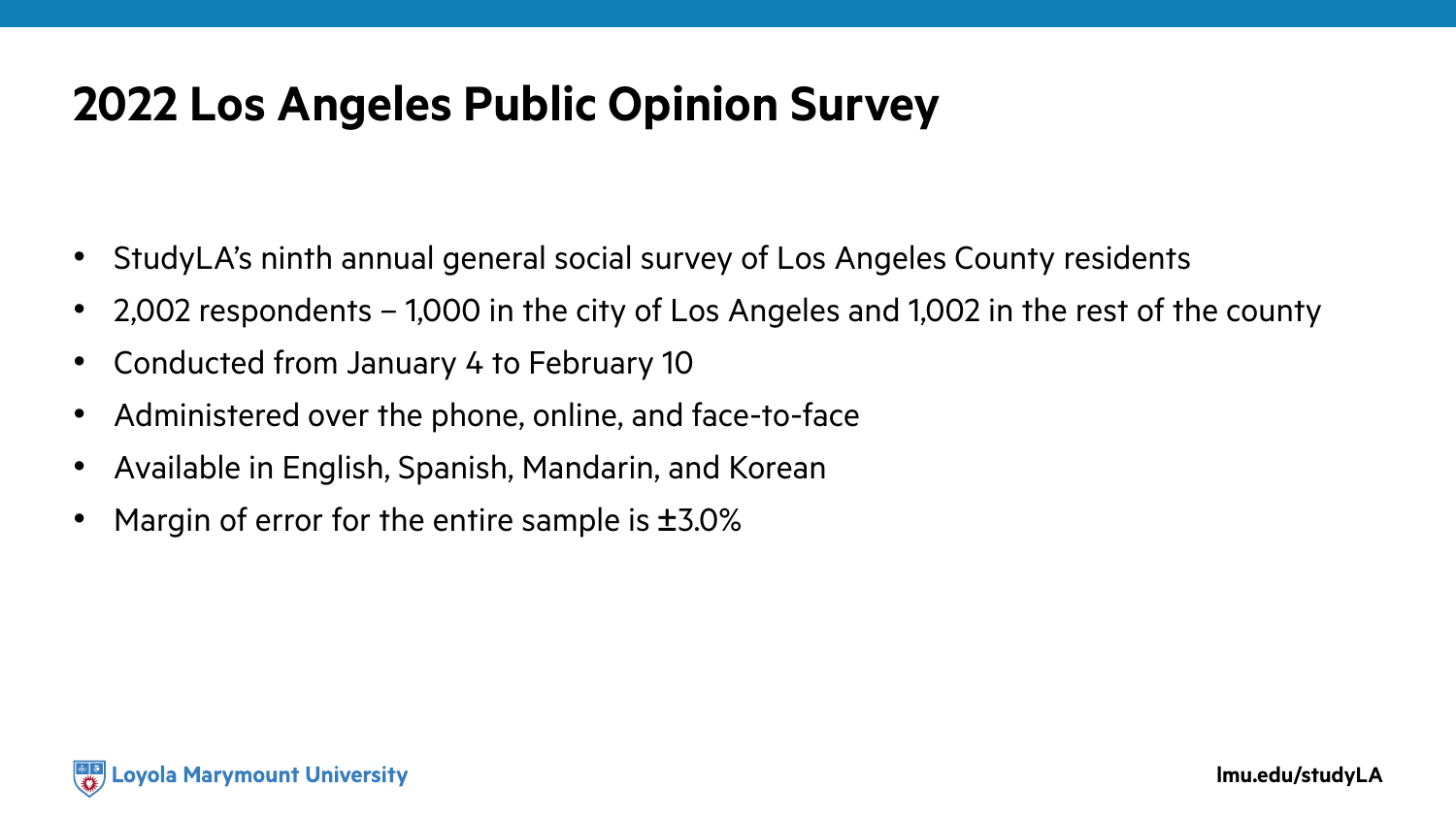

**Thomas and Dorothy Leavey Center for the Study of Los Angeles** lmu.edu/studyLA

#### **How do you think things are going in the Los Angeles region?**

*Los Angeles County residents overall*



 $\rightarrow$ In the right direction  $\rightarrow$ In the wrong direction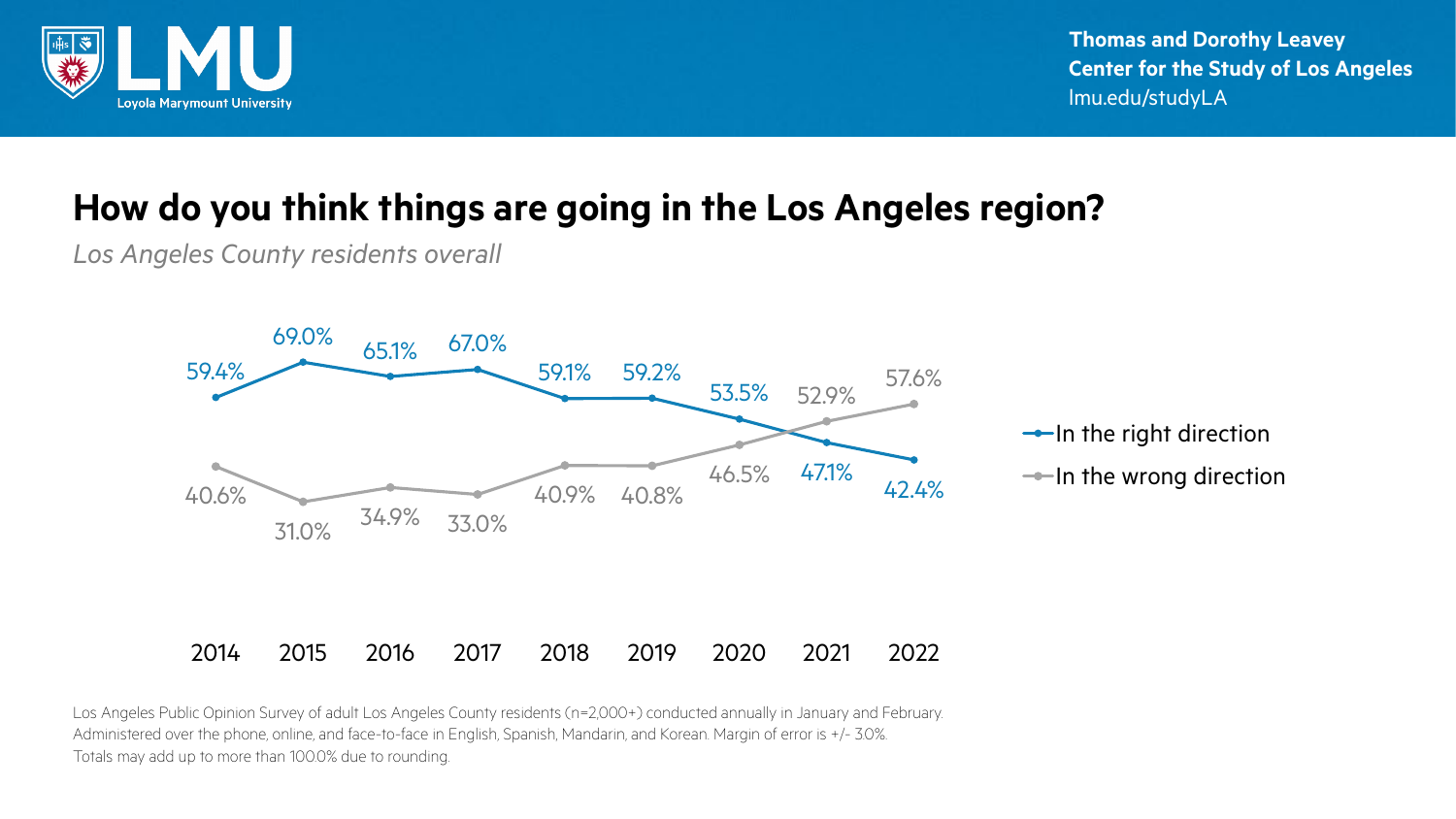

#### **How do you think things are going in… ?**

*Los Angeles County residents overall*

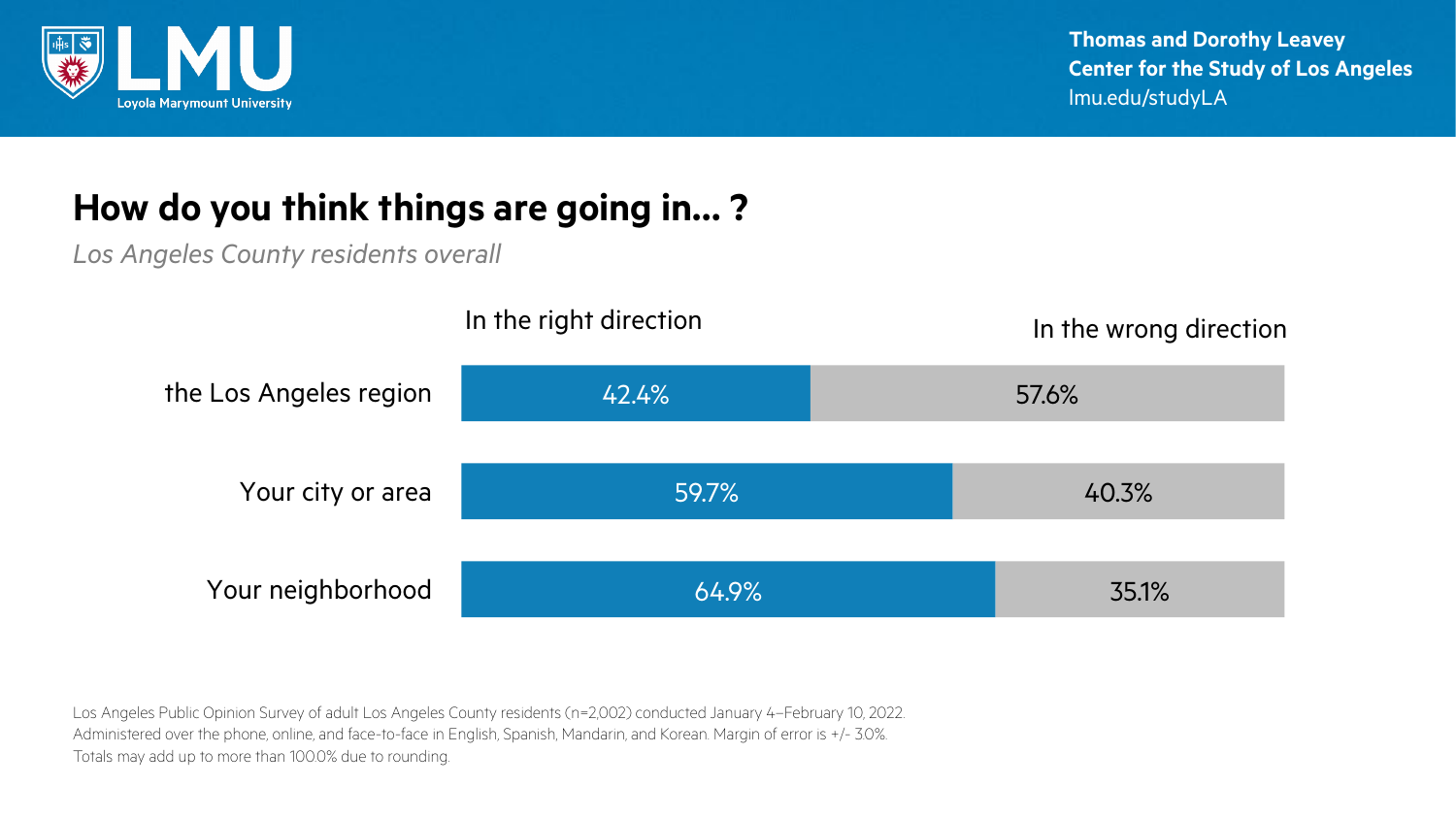

**Thomas and Dorothy Leavey Center for the Study of Los Angeles** lmu.edu/studyLA

#### **How much of the time do you think you can trust your police department to do what is right?**

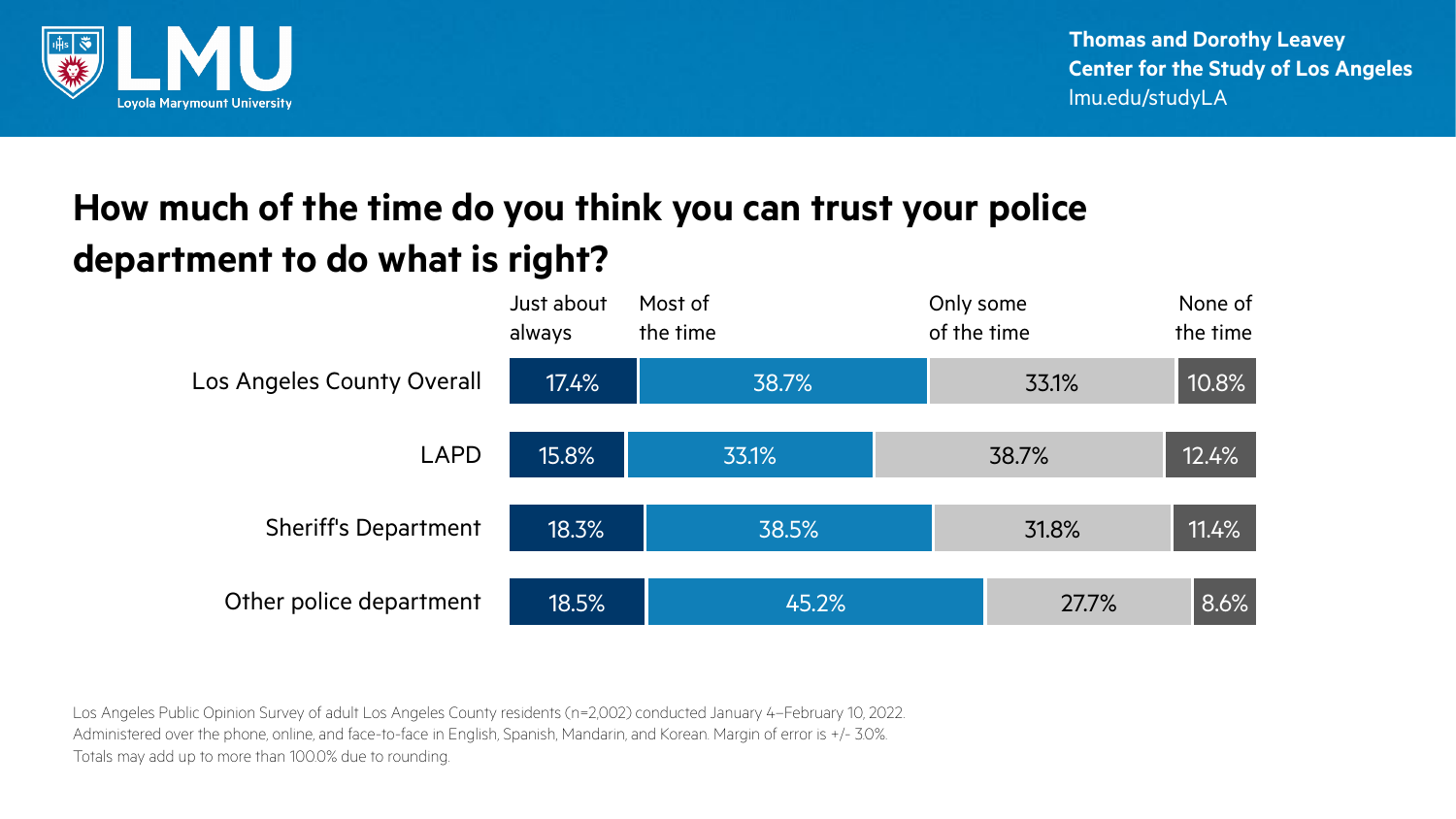

#### **How would you rate police services in your city/area?**

*Los Angeles County residents overall*

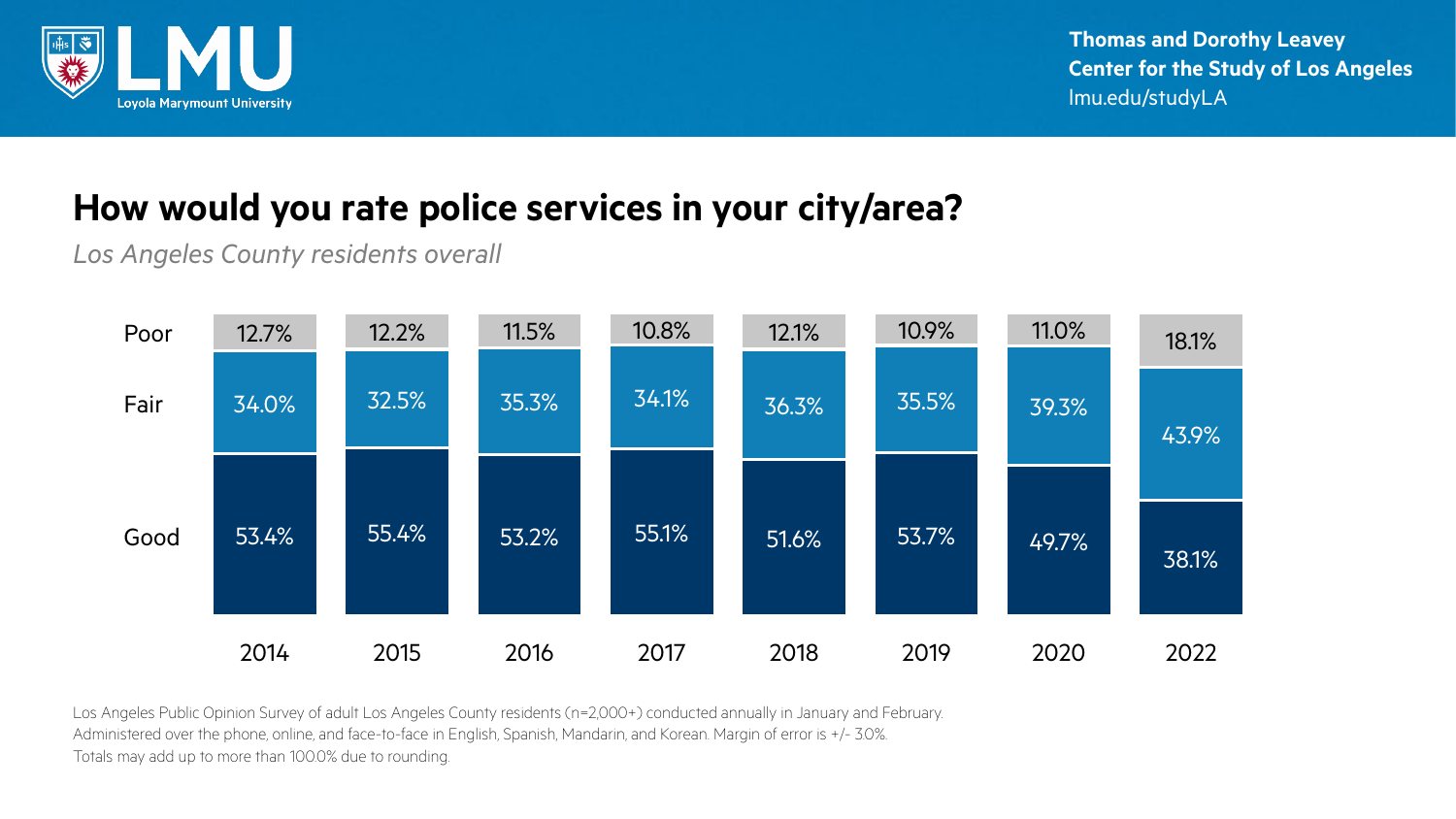

#### **How would you rate police services in your city/area?**

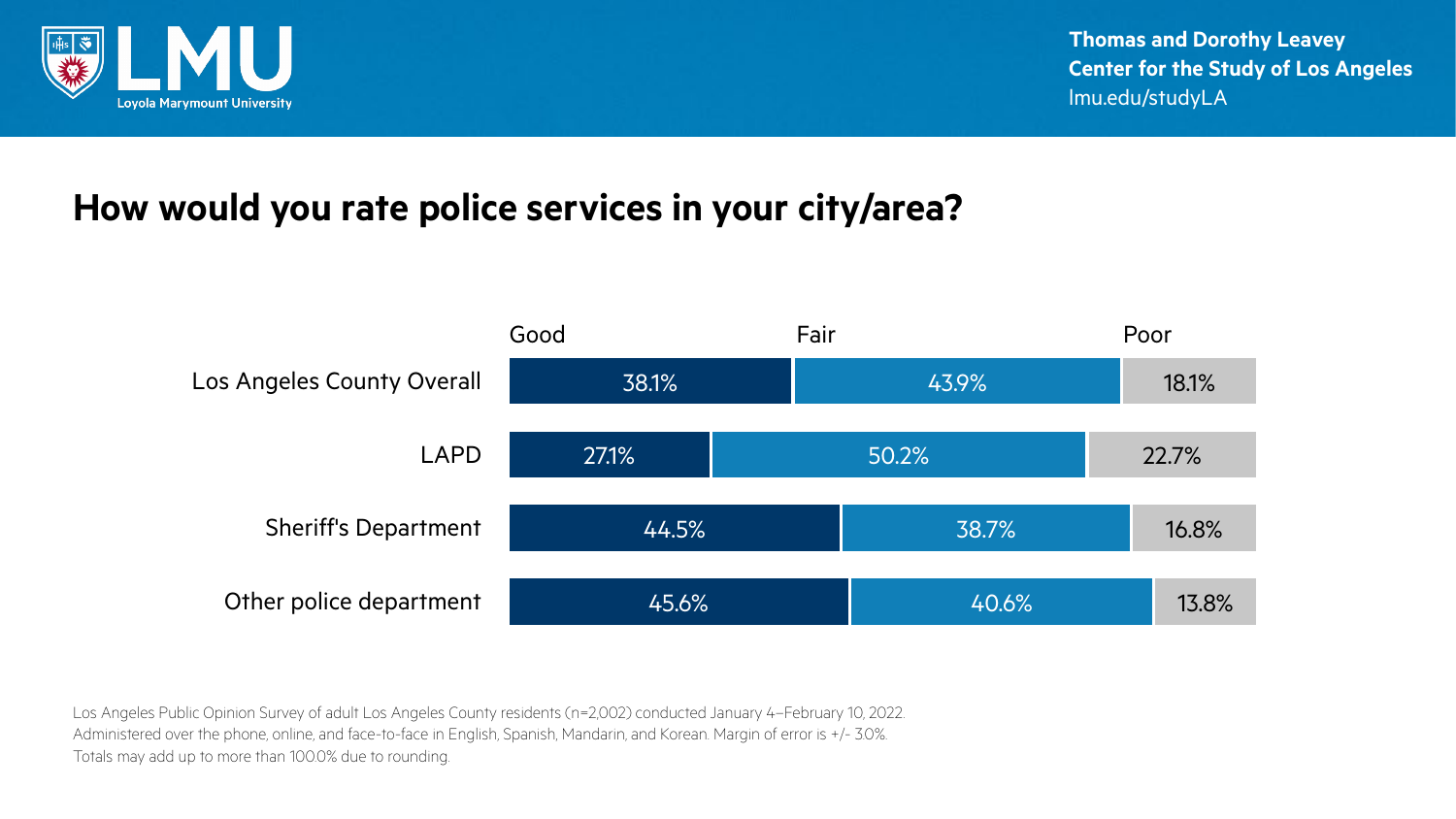

## **In the area around where you live, how is your police department doing: Maintaining public safety**

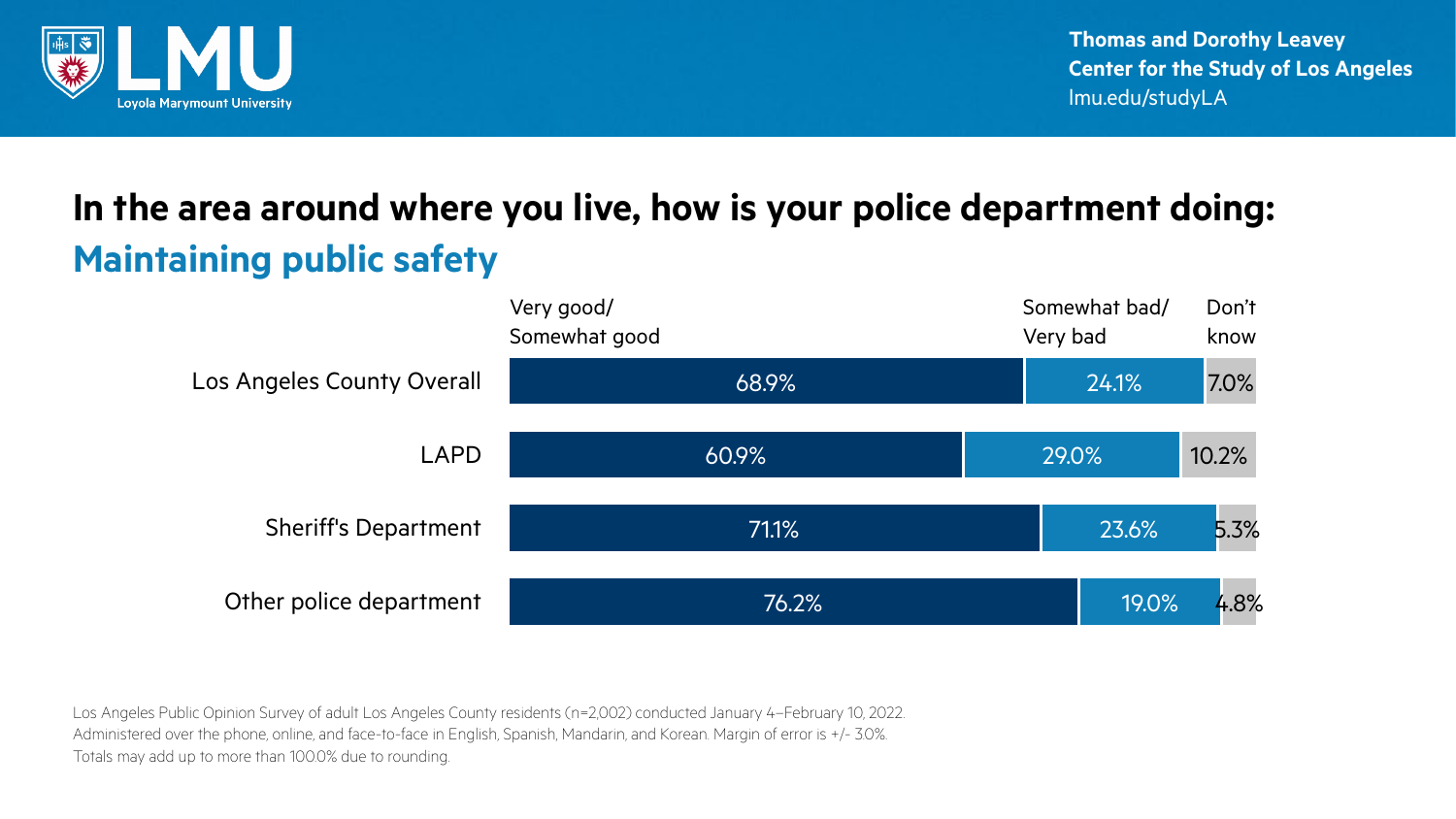

## **In the area around where you live, how is your police department doing: Treating your community with respect**

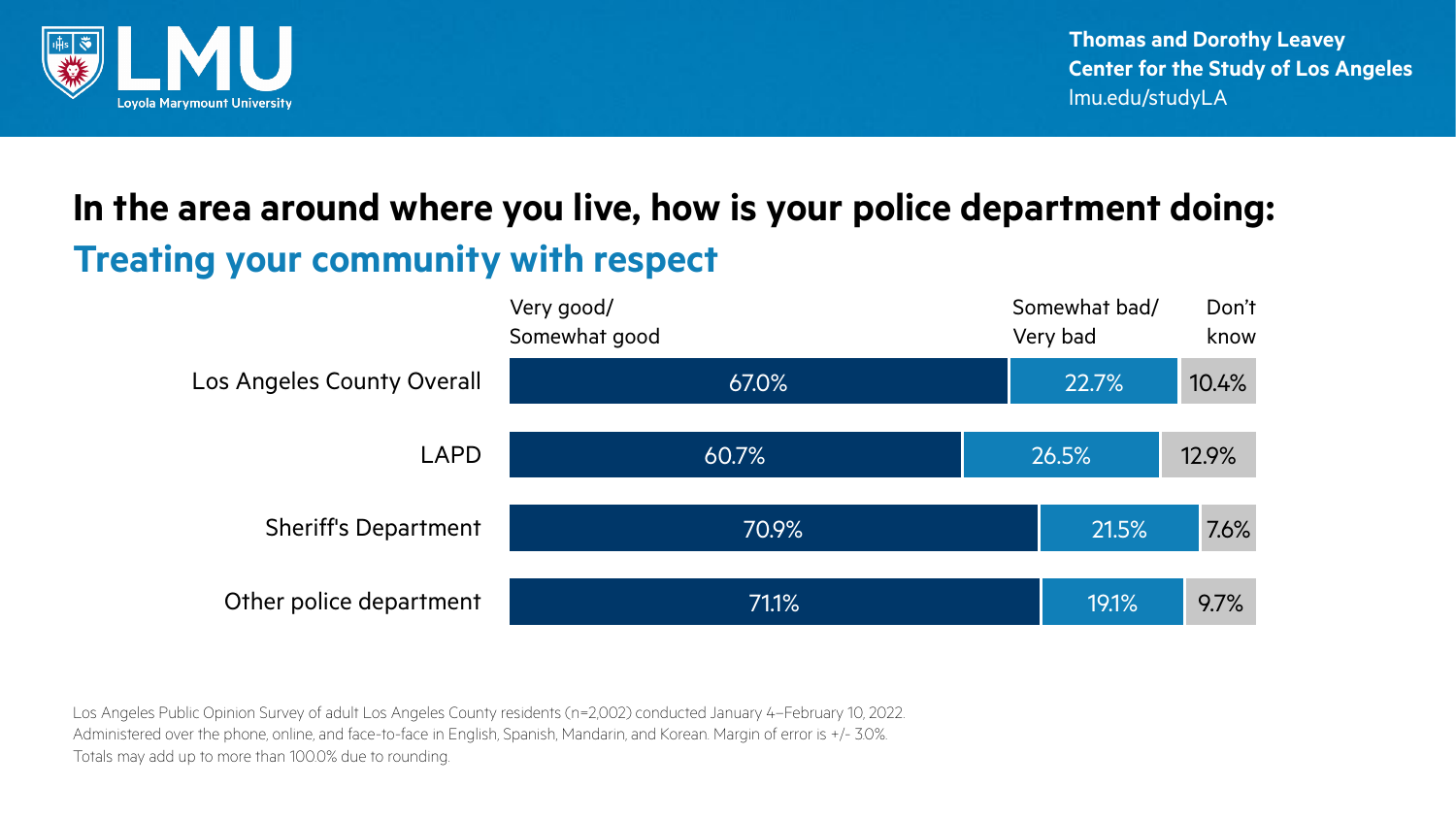

## **In the area around where you live, how is your police department doing: Engaging positively with your community**

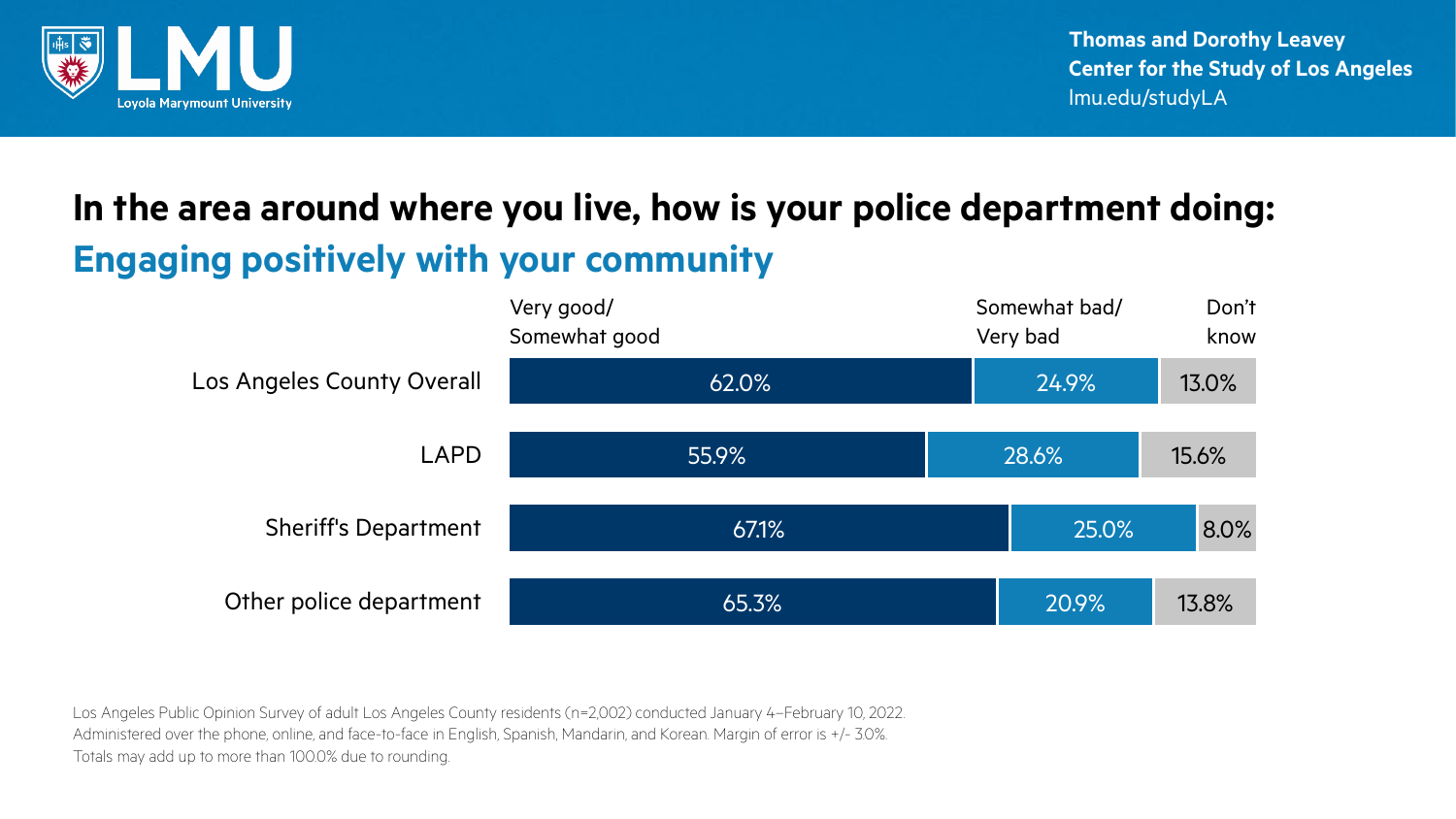

## **In the area around where you live, how is your police department doing: Gaining the trust of local residents**

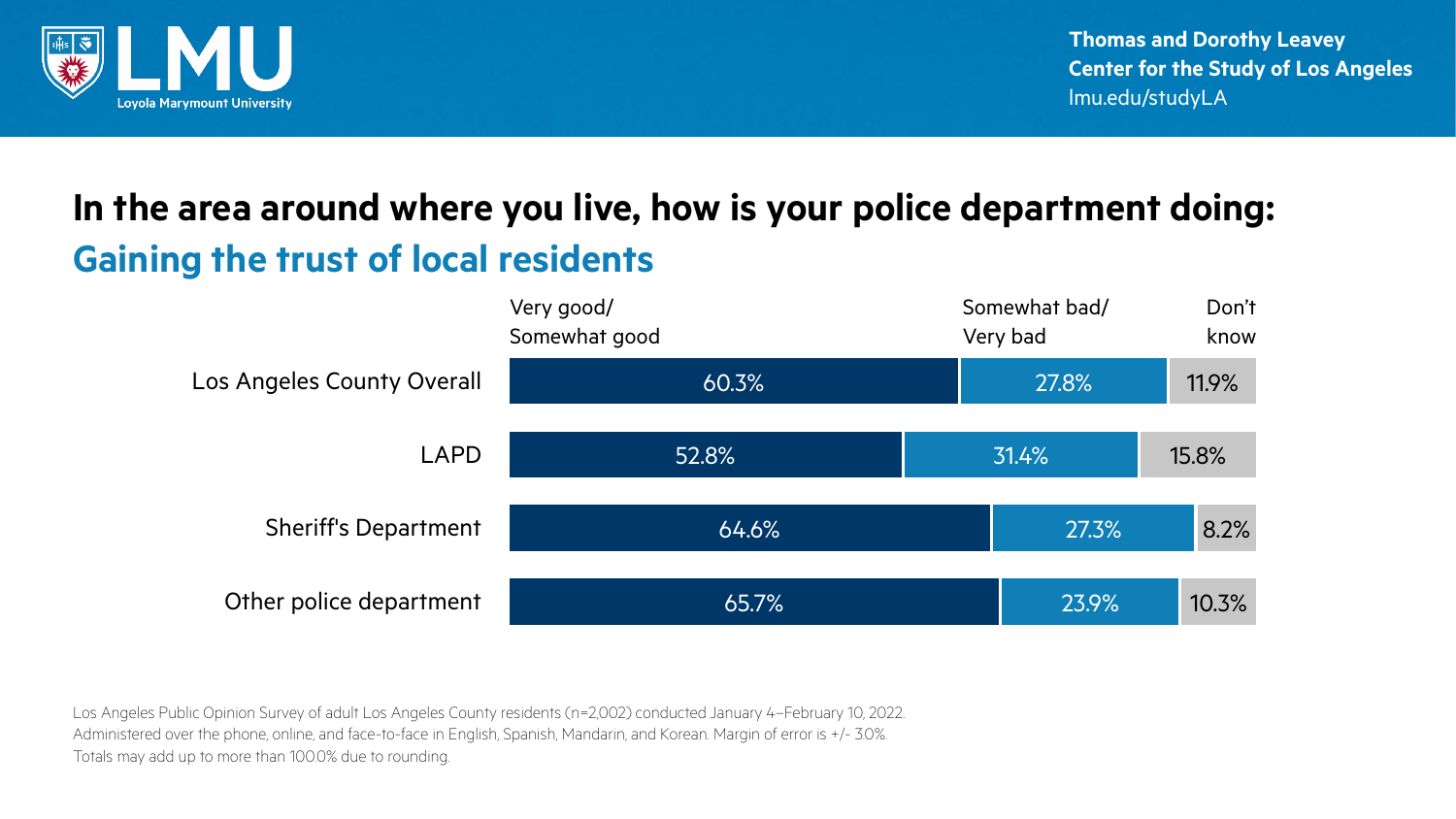

## **In the area around where you live, how is your police department doing: Listening to the needs of your community**

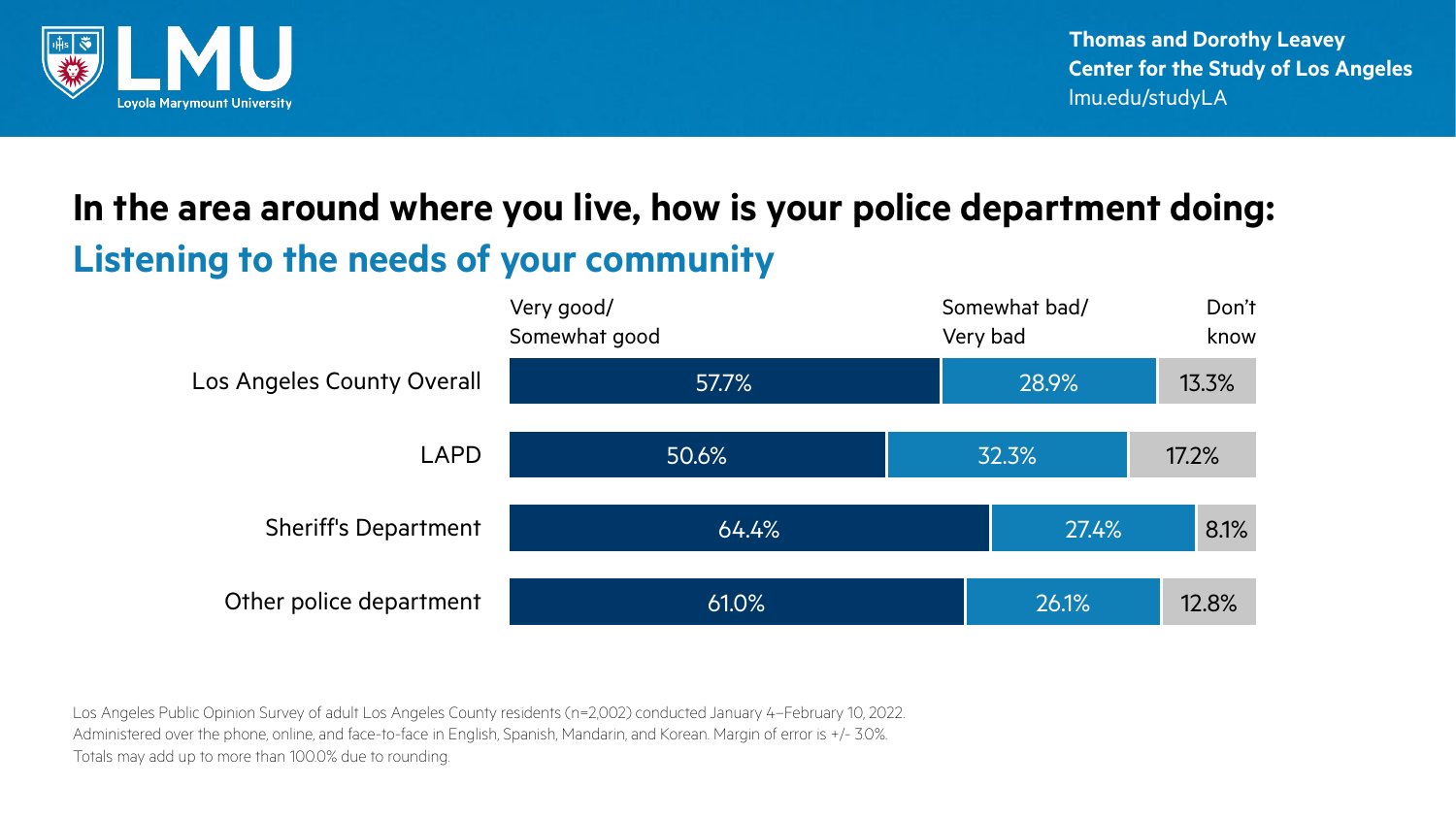

#### **Do you agree or disagree that having a relationship with your local police officers makes you feel safer in your neighborhood?**

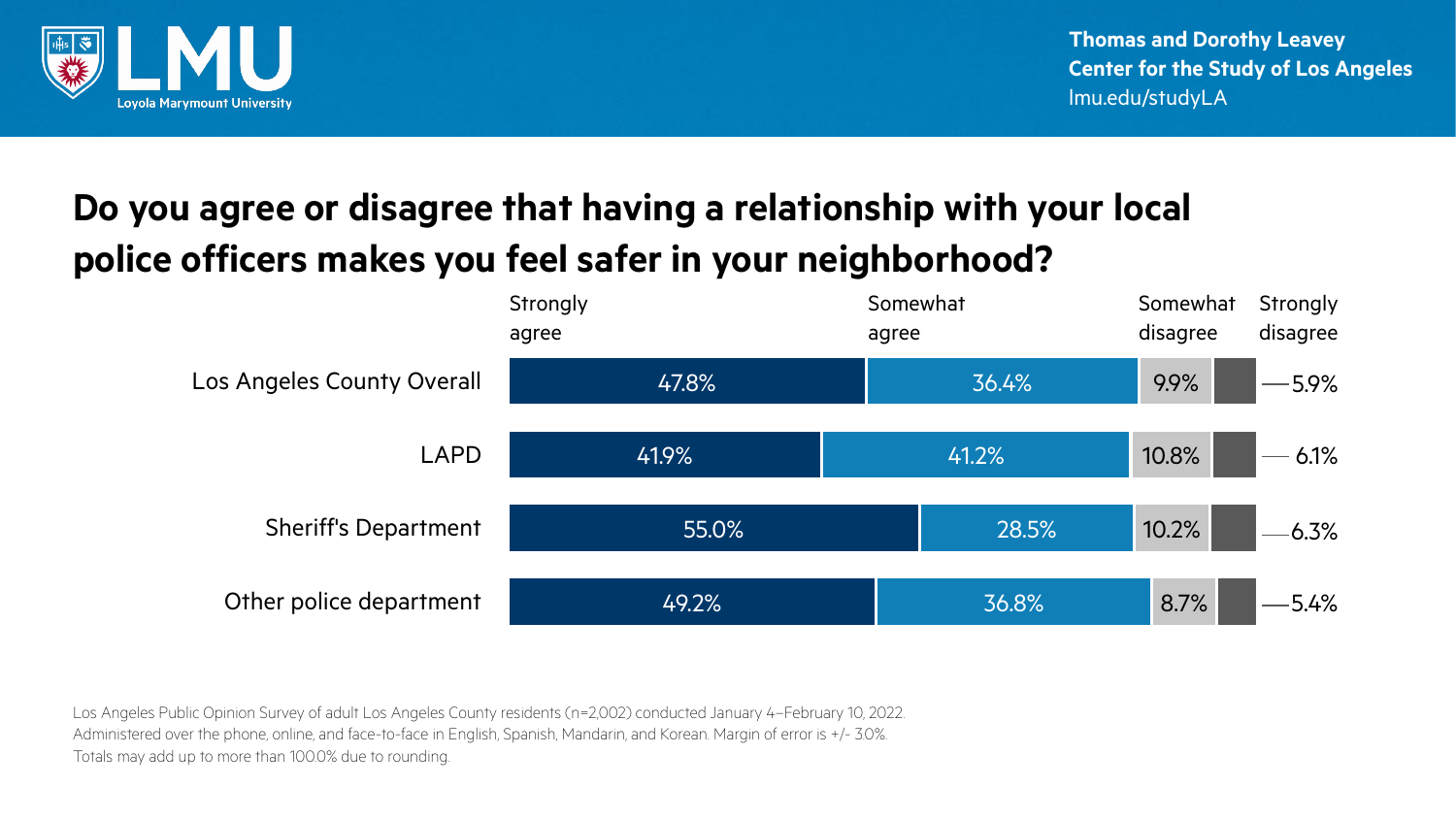

**Thomas and Dorothy Leavey Center for the Study of Los Angeles** lmu.edu/studyLA

## Collaborate with StudyLA **Employee Sentiment Survey**

An employee sentiment study goes beyond a traditional climate survey and gets to the heart of what employees want their organization to know. This process helps the organization understand the impact of its programs, policies, and procedures.

StudyLA researchers will…

- Conduct background research while discussing goals and desired outcomes with senior leadership
- Host online focus groups with employees and produce questions
- Administer survey, analyze results, and present findings

*Now, more than ever, due to the ongoing coronavirus pandemic and the Great Resignation, employers need to understand how they can support their employees, retain talent, and leverage their strengths.*

#### **Contact Brianne Gilbert, Managing Director, at brianne.gilbert@lmu.edu**